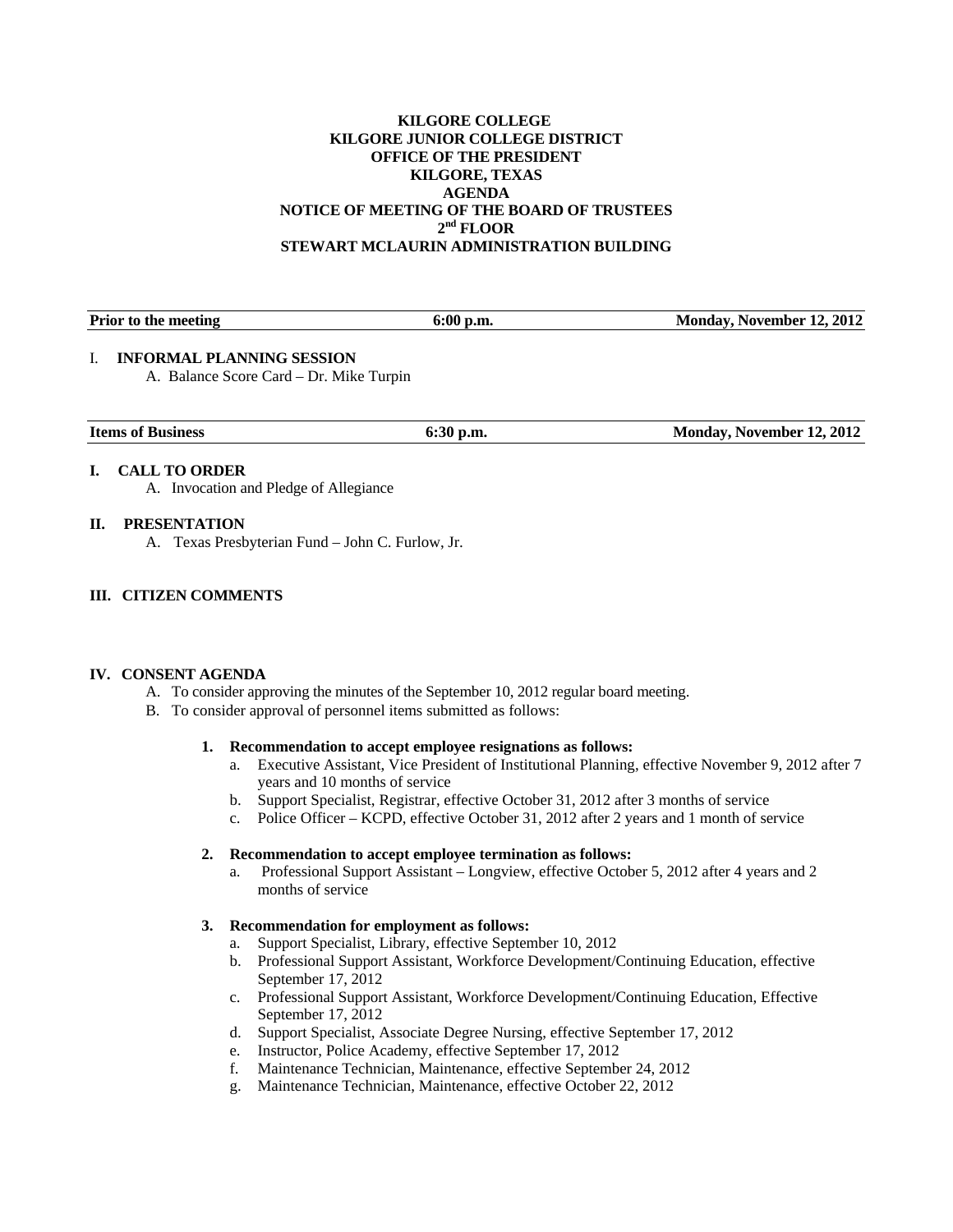- **4. Recommendation to change in employment as follows:** 
	- a. Professional Support Assistant, Student Support/Athletic Insurance to Executive Assistant, Vice President of Institutional Planning/Research and QEP Director
- **5. Recommendation to approve changes to the Personnel Policies as listed (Policy 1.2 Fringe Benefits, 2.1 Paid Leave Time, 2.1.1 Use and Recording, 3.2 Vacations, 16.1 Standards of Ethical Conduct)**
- C. To consider payment of legal fees for services rendered.

#### **V. ACTION ITEMS**

A. To consider appointing Dr. Mike Turpin as the authority performing the duties of Election Official of the Board of Trustees during the 2013 election period.

#### **VI. EXECUTIVE SESSION**

 Adjournment to executive session pursuant to Texas Government Code Sections 551.071 - 551.084, the Open Meetings Act, for the following purposes:

"The Board has adjourned to executive session at \_\_\_\_\_\_\_ p.m. on **November 12, 2012."** 

PERSONNEL: (Government Code 551.074)

#### LEGAL: (Government Code 551.071)

For the purpose of a private consultation with the Board's attorney on any or all subjects or matters authorized by

law.

REAL ESTATE: (Government Code 551.072)

RECONVENING IN OPEN MEETING

 **"The Board has reconvened in open session at \_\_\_\_\_\_\_\_ p.m. on November 12, 2012."** 

IF, DURING THE COURSE OF THE MEETING COVERED BY THIS NOTICE, THE BOARD SHOULD DETERMINE THAT A CLOSED OR EXECUTIVE MEETING OR SESSION OF THE BOARD SHOULD BE HELD OR IS REQUIRED IN RELATION TO ANY ITEM INCLUDED IN THIS NOTICE, THEN SUCH CLOSED OR EXECUTIVE MEETING OR SESSION AS AUTHORIZED BY SECTION 551.001 ET SEQ. OF THE TEXAS GOVERNMENT CODE (THE OPEN MEETINGS ACT) WILL BE HELD BY THE BOARD AT THAT DATE, HOUR AND PLACE GIVEN IN THIS NOTICE OR AS SOON AFTER THE COMMENCEMENT OF THE MEETING COVERED BY THIS NOTICE AS THE BOARD MAY CONVENIENTLY MEET IN SUCH CLOSED OR EXECUTIVE MEETING OR SESSION CONCERNING ANY AND ALL SUBJECTS AND FOR ANY AND ALL PURPOSES PERMITTED BY SECTIONS 551.071-551.084, INCLUSIVE, OF THE OPEN MEETINGS ACT.

Should any final action, final decision, or final vote be required in the opinion of the Board with regard to any matter considered in such closed or executive meeting or session, then such final action, final decision, or final vote shall be at either:

- a. the open meeting covered by this notice upon the reconvening of this public meeting, or
- b. at a subsequent public meeting of the Board upon notice thereof, as the Board shall determine.